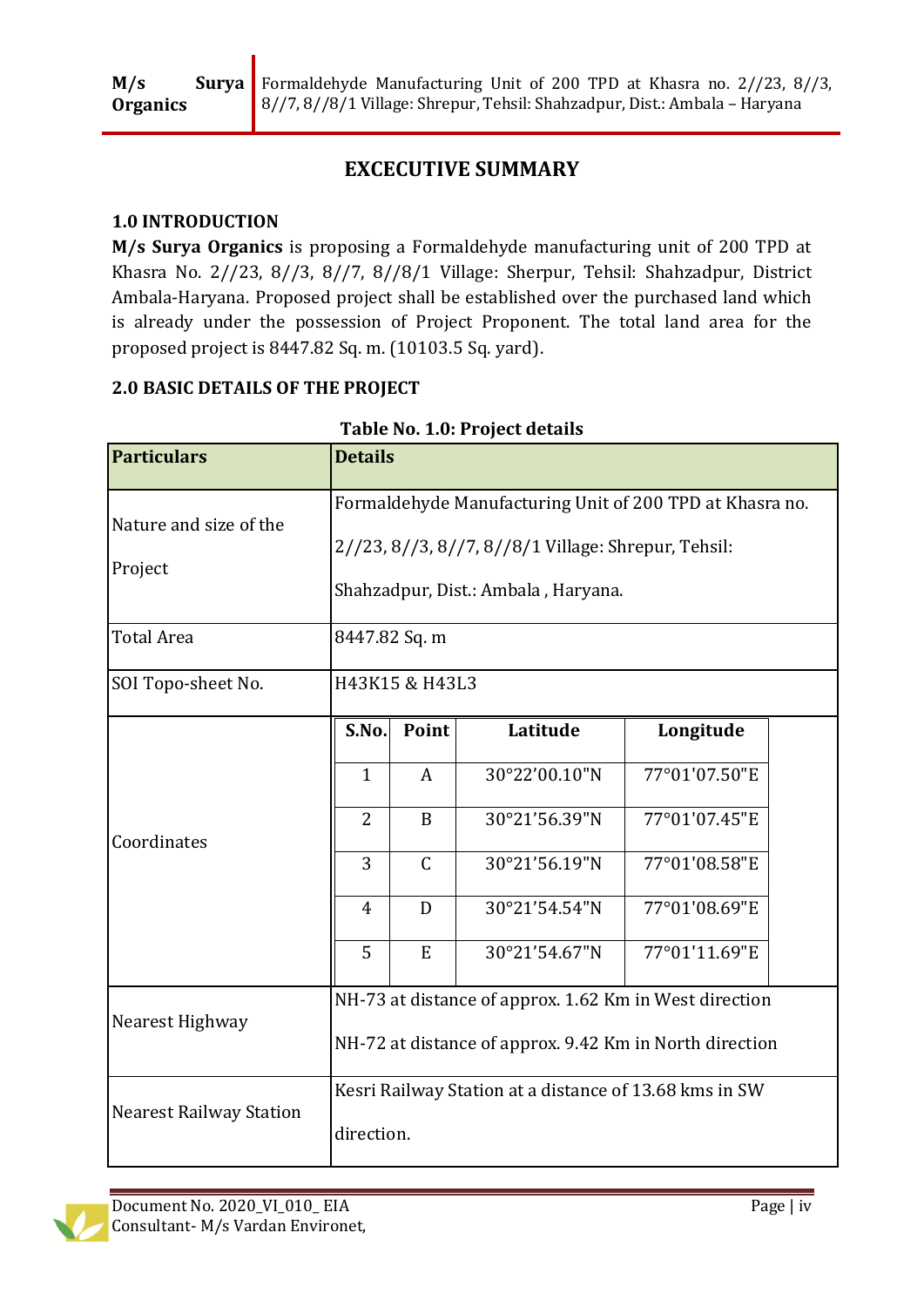| Nearest Airport        | Patiala Airport is at a distance of 17.14 kms in SW direction.                     |                 |                  |  |  |
|------------------------|------------------------------------------------------------------------------------|-----------------|------------------|--|--|
| National Park/Wildlife | No National Park/Wildlife Sanctuary within 10 km                                   |                 |                  |  |  |
| Sanctuary              |                                                                                    |                 |                  |  |  |
| Nearby water bodies    | <b>Particulars</b>                                                                 | <b>Distance</b> | <b>Direction</b> |  |  |
|                        |                                                                                    | (Km)            |                  |  |  |
|                        | Begna River                                                                        | 1.68            | E                |  |  |
|                        | Markanda River                                                                     | 8.90            | <b>SE</b>        |  |  |
|                        | Amri River                                                                         | 2.03            | East             |  |  |
|                        | Dhanana River                                                                      | 8.80            | <b>NW</b>        |  |  |
|                        | Nearest Densely Populated   Village Sherpur at a distance of 0.5 Kms towards South |                 |                  |  |  |
| Area                   | direction.                                                                         |                 |                  |  |  |
| Project Cost           | Rs. 7.0 Crores                                                                     |                 |                  |  |  |
| <b>EMP Budget</b>      | Rs. 30.67 lakhs                                                                    |                 |                  |  |  |
| Cost of OH&S           | Rs. 2.0 lakhs                                                                      |                 |                  |  |  |
| Water $(m^3/day)$      | <b>150 KLD</b>                                                                     |                 |                  |  |  |
|                        | Source: Groundwater                                                                |                 |                  |  |  |
| Manpower               | It is estimated that total 20 persons will be required for the                     |                 |                  |  |  |
|                        | during<br>proposed<br>project<br>operation<br>phase.<br>During                     |                 |                  |  |  |
|                        | construction phase local people will be hired.                                     |                 |                  |  |  |
| D.G Sets & Transformer | 200 kVA                                                                            |                 |                  |  |  |
|                        | Source: UHBVNL (Uttar Haryana Bijli Vitran Nigam Ltd)                              |                 |                  |  |  |
|                        | 2 D.G. Set: 180 & 250 kVA                                                          |                 |                  |  |  |

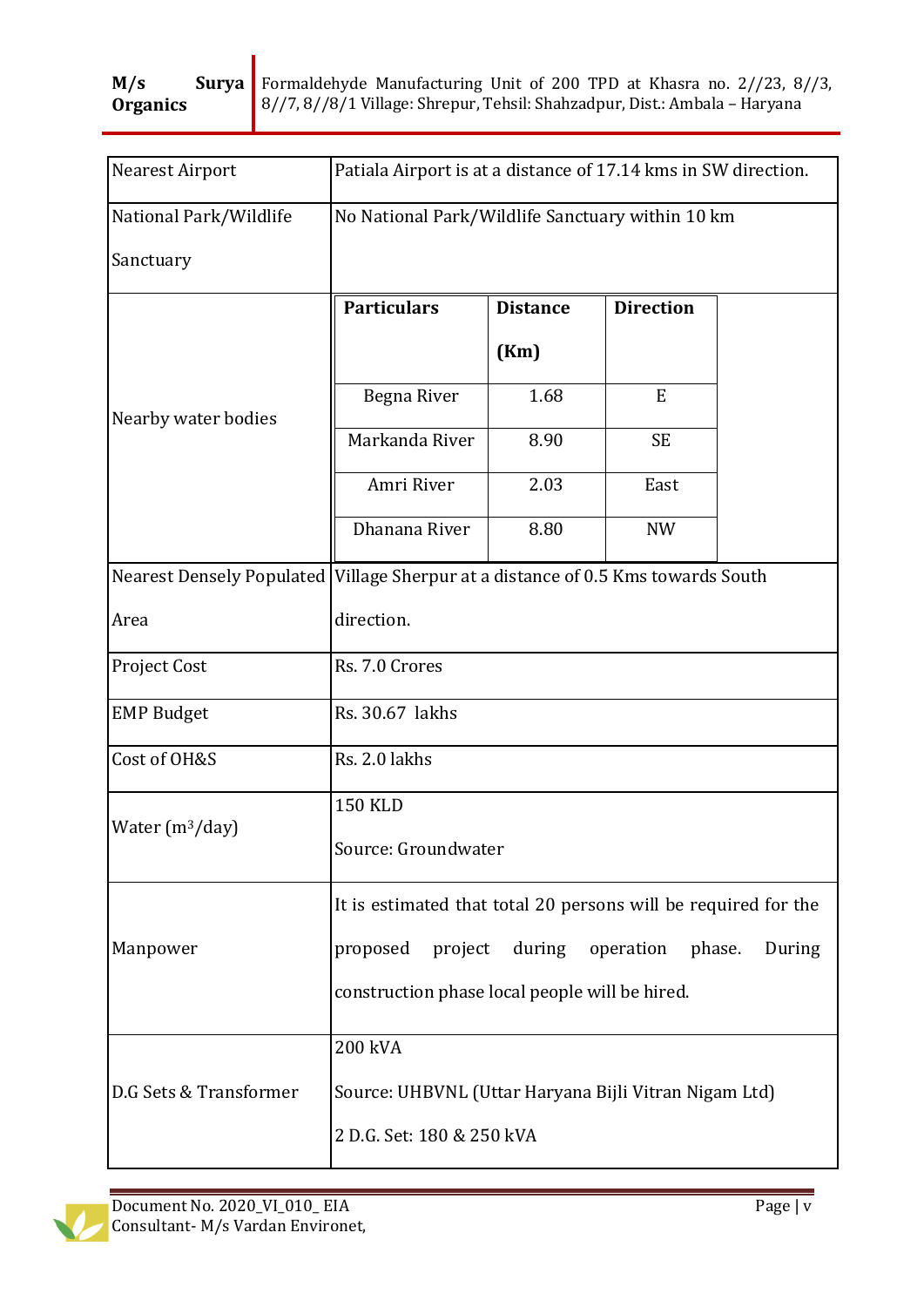### **3.0 PRODUCTION CAPACITY**

| <b>Product</b> | Capacity       |
|----------------|----------------|
| Formaldehyde   | <b>200 TPD</b> |

#### **4.0 RAW MATERIAL DETAIL**

The major raw material is Methanol which comes in road through tankers from Kandla Port, Gujarat & stored in underground M.S tanks.

| Raw<br><b>Material</b> | <b>Total</b><br><b>Requirement</b> | <b>Source</b> | <b>Transport</b>      |
|------------------------|------------------------------------|---------------|-----------------------|
| Methanol               | 92 TPD                             | Import        | Tank<br><b>Trucks</b> |

# **5.0 PROJECT BENEFITS**

- The plant will help in providing employment in priority to local people.
- There will be an increase in indirect employment and earnings of the small time shop owners like tea vendors, transporters, etc.
- The Project proponent has planned to contribute in socio-economic development of the area.
- The easy availability of infrastructure, manpower, raw materials will reduce the production cost as well as demand supply gap.
- The development of greenbelt in and around the plant premises will improve on the aesthetics of the area. Moreover, it will help in reducing the noise levels within the plant boundary.

### **6.0 MITIGATION MEASURES FOR CONTROL OF POLLUTION Air Pollution Control Measures**

- Online Stack Monitoring System as an air pollution control measures to control the emission of particulate matter, the flue gas emission will remain well within gaseous emission norms prescribed by the CPCB.
- To control the air emissions from D.G. Set, stack height of 6.0 m shall be provided.
- Green belt will be developed on 51.65 % area of the total project area which will help in attenuating the pollutants emitted by the plant.

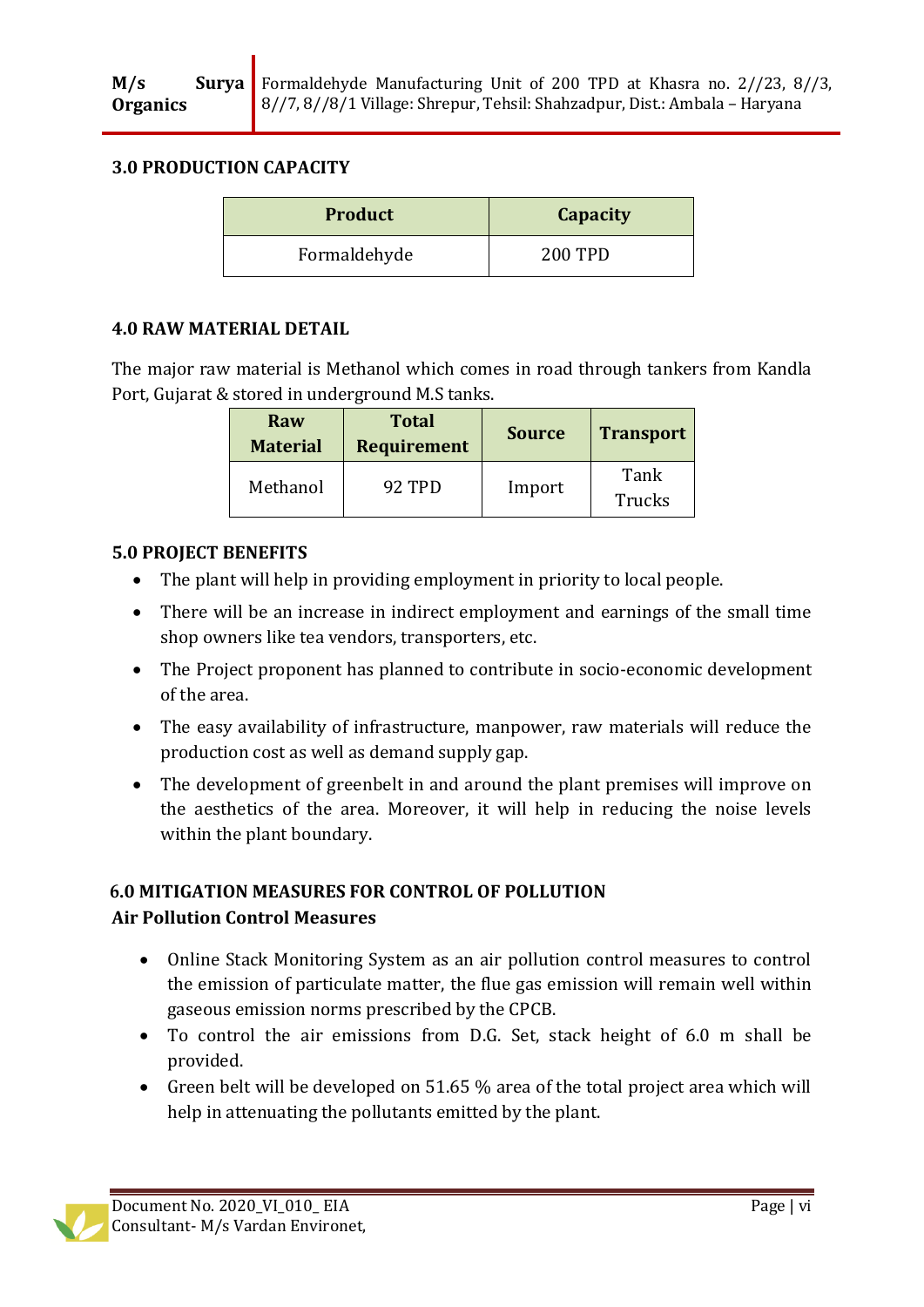#### **Noise Pollution Control**

- Vibrating pads & acoustic enclosure will be provided to noise generating equipment to control noise level within norms.
- Latest technology and utmost care will be taken at the time of equipment/machinery installation.
- Lubrication of moving/rotating part or component of machineries will be done on regular basis.
- The operators working in the high-noise areas will be provided with ear-muffs or plugs.
- Acoustic enclosures and silencers will be provided to the equipment wherever necessary
- Proper green belt will be developed to reduce the noise level.
- Thus, it is envisaged that there will not be any adverse impacts of noise. The greenbelt developed within the premises will have significant beneficial impacts on reduction of noise within the periphery and outside the boundary.

### **Land Pollution Control**

- The plant will implement zero liquid discharge concepts. The treated water will be recycled in the process. Therefore, there will not be any negative impact on soil.
- No toxic /waste water will be disposed directly on land.
- Other hazardous solid wastes will be sent to authorized recycler or vender.
- It is envisaged that there will not be any major impacts on land environment during the operation phase.

# **Solid & Hazardous Waste Generation and Disposal**

- Used Oil generated will be sold to authorized recycler.
- Solid waste from evaporator will be sent to TSDF.
- All the Solid & hazardous waste generated, will be collected, stored separately and disposed off as per the guidelines issued by CPCB & Haryana State Pollution Control Board.